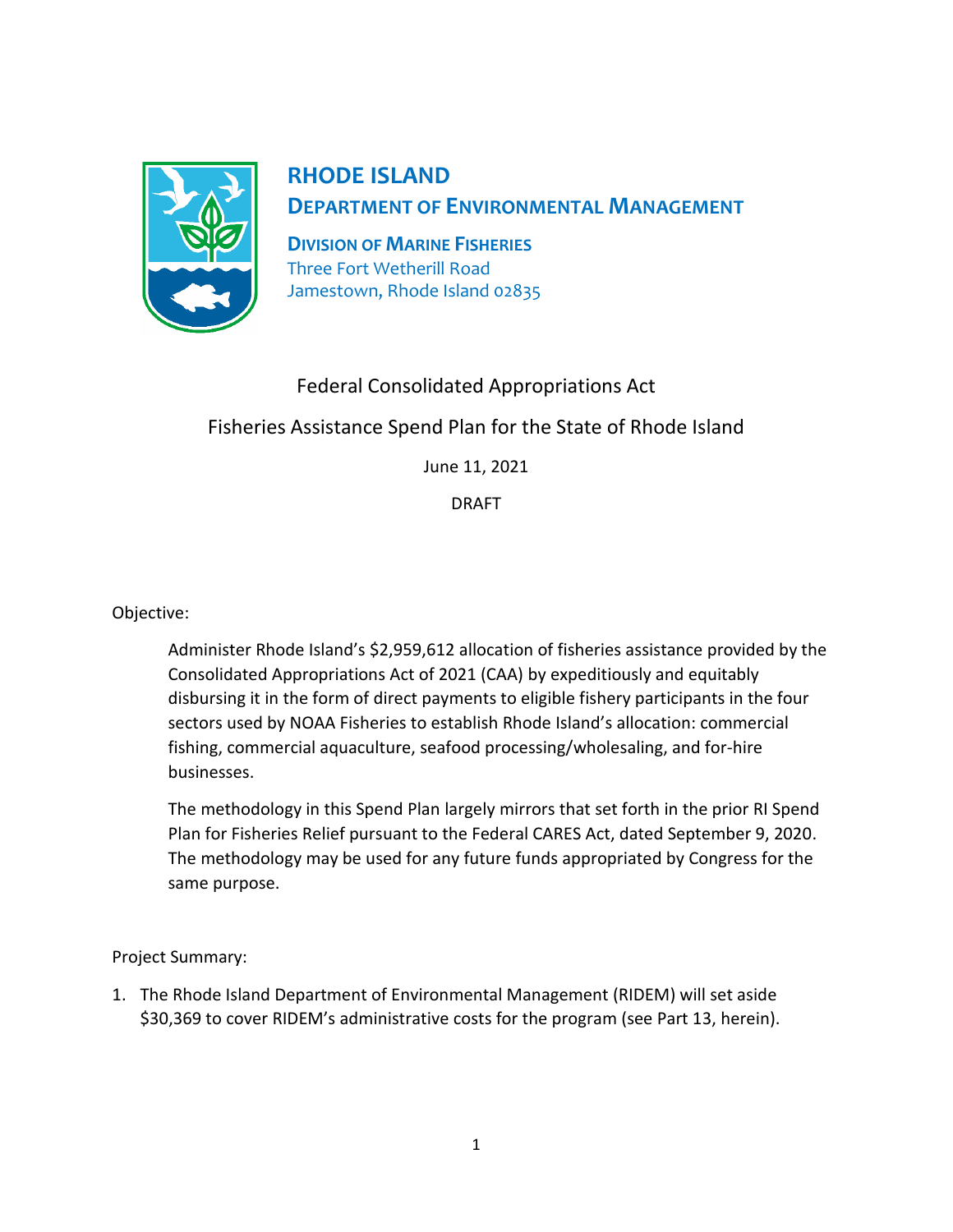2. RIDEM will allocate the remaining \$2,929,243 among the four sectors used by NOAA to establish RI's allocation, via the same proportions used by NOAA, along with a state-specific sub-allocation for the for-hire sector:

|  | a. Commercial Fishing $(62.6%) =$         | \$1,833,706 |
|--|-------------------------------------------|-------------|
|  | b. Commercial Aquaculture $(5.4%) =$      | \$158,179   |
|  | c. Seafood Processing/Wholesale (28.5%) = | \$834,834   |
|  | d. For-Hire $(3.5%) =$                    | \$102,523   |
|  | Party/Head Boat Sub-allocation (67%) =    | \$68,691    |
|  | Charter Boast Sub-allocation (33%) =      | \$33,833    |

Note: NOAA Fisheries took into consideration negative impacts to subsistence, cultural, and ceremonial fisheries during the allocation process for this program. In Rhode Island, there are no fishery-specific allocations (e.g., quotas) for tribes or known ceremonial fisheries that were affected. Rhode Island recognizes aboriginal fishing rights allow the taking of fish for subsistence purposes, notably the harvest and consumption of those fish and shellfish by the harvester and his/her family. Fishing for these purposes was not restricted or constrained by the pandemic or by any state rules enacted in response to the pandemic

- 3. RIDEM will establish eligibility criteria for fishery participants in each sector.
	- a. For all participants:
		- i. Must be a RI resident, or a member of a federally recognized tribe residing in RI, upon date of application.
		- ii. Must be 18 years of age or older upon date of application.
		- iii. Must have owned a properly licensed business in 2020 that was engaged in one or more of the four sectors during the sector-specific reference period during one or more years over the five-year period 2015-2019.
		- iv. Must have incurred, as a direct or indirect result of the coronavirus pandemic, a documented fishery-related loss in revenue, during the sector-specific reference period, greater than 35% relative to average fishery-related revenues earned during the same sector-specific reference period over the prior 5 years (2015-2019), or active portion thereof if fishery-related revenues did not encompass entire 5-year period.
	- b. For participants in the commercial fishing sector:
		- i. Sector-specific reference period is April 1 July 31, 2020.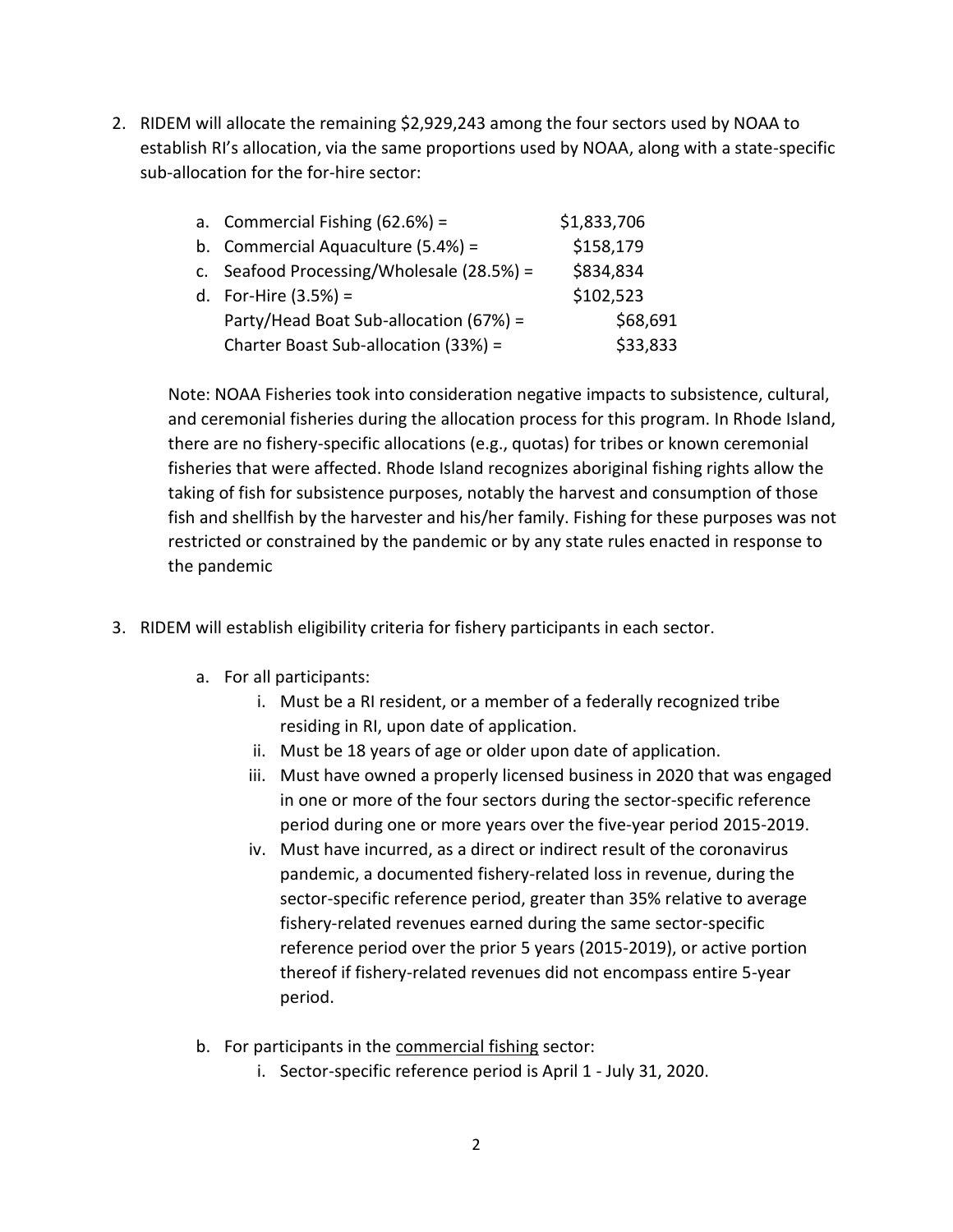- ii. Must be the owner of a commercial fishing vessel holding a commercial vessel declaration or landing permit issued by RIDEM (owners of more than one qualifying vessel may submit separate applications for each vessel); or
- iii. Must be the holder of a RI commercial fishing license, not affiliated with a fishing vessel/business, valid for 2020 (e.g., shore-based fishers).
- c. For participants in the commercial aquaculture sector:
	- i. Sector-specific reference period is March 1 May 31, 2020.
	- ii. Must be the owner of an aquaculture business, based in RI, who holds a RI-based aquaculture lease and holds a RI aquaculture license valid for 2020 (holders of more than one qualified lease may submit separate applications for each lease).
- d. For participants in the seafood processing/wholesaling sector:
	- i. Sector-specific reference period is March 1 May 31, 2020.
	- ii. Must be the owner of a seafood wholesale/processing business, with facility based in RI, who holds a RIDEM Dealer License and a RIDOH wholesaler's license, both valid for 2020.
- e. For participants in the for-hire sector:
	- i. Sector-specific reference period is May 1 December 31, 2020
	- ii. Must be the owner of a for-hire vessel/business, who holds a RI Party/Charter license valid for 2020.
- 4. RIDEM will provide all participants with an Affidavit and Application form, to be completed and submitted to RIDEM for review and validation.
	- a. RIDEM will establish a firm, 15-day application period. Applications received after the publicly noticed deadline will not be reviewed or considered.
	- b. Applications may be downloaded from RIDEM's website, or picked up at RIDEM's Marine Fisheries Office in Jamestown, or Coastal Resources Office in Galilee (Narragansett).
	- c. Applications must be notarized and submitted as a hard copy at RIDEM's Marine Fisheries Office in Jamestown, or Coastal Resources Office in Galilee (Narragansett).
	- d. RIDEM will require applicants to provide the following information as part of each application: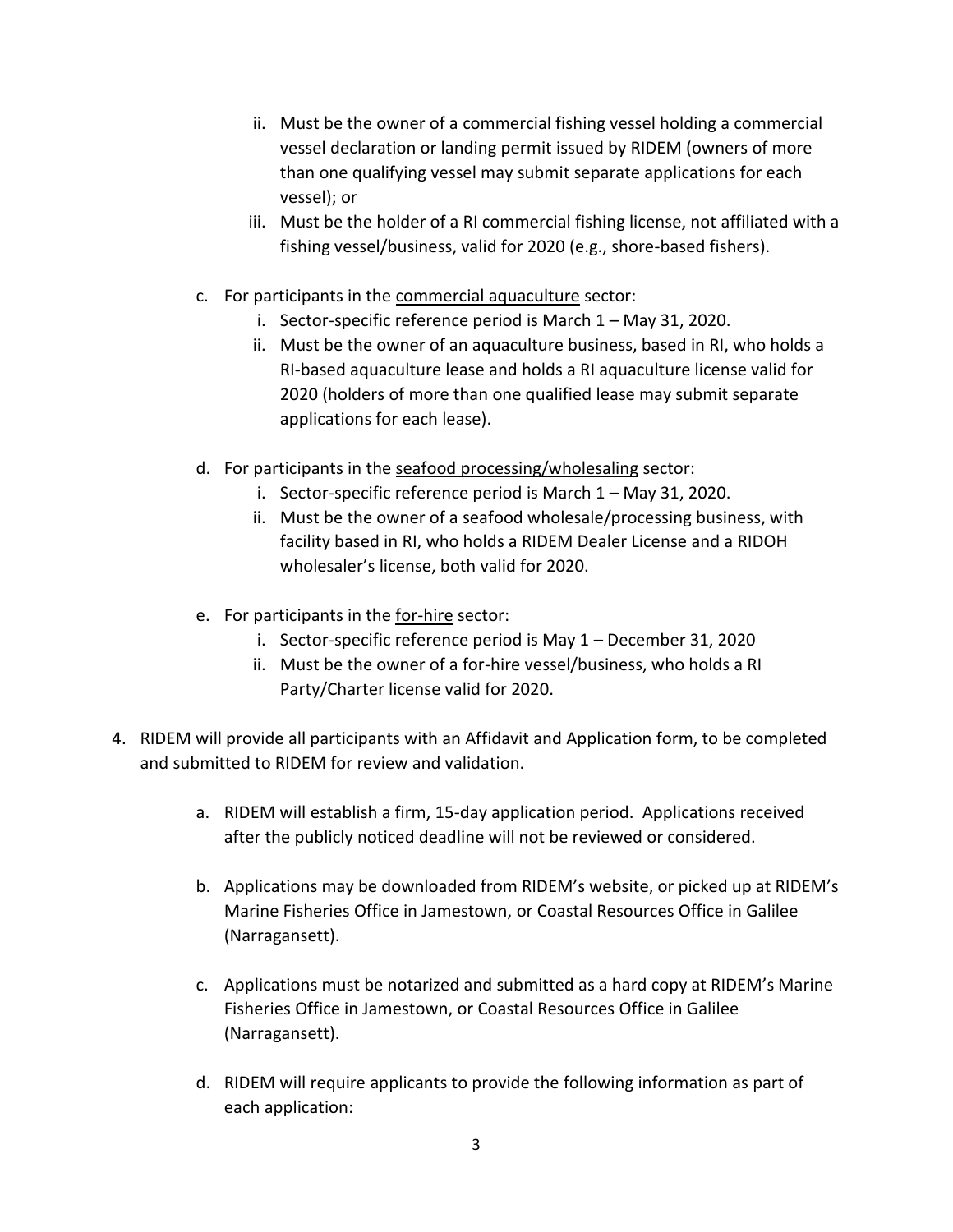- i. Self-certification that the applicant meets the greater than 35% loss-inrevenue threshold.
- ii. Quantification of revenue loss during the sector-specific reference period in 2020, relative to average revenue earned during same period over prior 5 years, or active portion thereof if revenues did not encompass entire 5-year period.
- iii. Identification and submittal of data source(s) used to quantify revenue loss.
- iv. Identification and quantification of any/all direct assistance received from other sources to cover COVID-19-related financial impacts.
	- $\triangleright$  Not including stimulus payments (i.e., Economic Impact Payments sent by the IRS to qualified individuals).
	- $\triangleright$  Including prior CARES Act fisheries assistance, unemployment insurance benefits, forgivable Payroll Protection Program loans, and any/all other forms of financial assistance received by the applicant that are not subject to repayment.
- v. The amount of the applicant's claim for assistance, based on subtracting any/all direct assistance as noted above from the documented revenue loss during the sector-specific reference period in 2020.
- vi. Self-certification that the applicant is not seeking assistance that would render them "more than whole" relative to their average annual revenue earned across the previous five years.
- vii. Self-certification that the applicant has the records/documentation to support the reported loss, will retain those records for at least three (3) years after the close of the primary grant award to the Atlantic States Marine Fisheries Commission, and will make the records available upon request from the State of Rhode Island, NOAA, or the Office of the Inspector General, if necessary, for purposes of conducting individual or programmatic audits.
- viii. Self-certification that the applicant is in good standing with the RI Department of Revenue, Division of Taxation.
- ix. Consent to allowing RIDEM to use SAFIS data, VTRs, dockside sales records, RI Coastal Resources Management Council (RI CRMC) Aquaculture Questionnaires, and other relevant data sources to verify the information provided by the applicant to quantify revenue loss.
- x. Determination as to how each applicant wishes to be notified regarding RIDEM's decision on each application: either via certified mail, or by picking up and signing for the decision letter at RIDEM's Marine Fisheries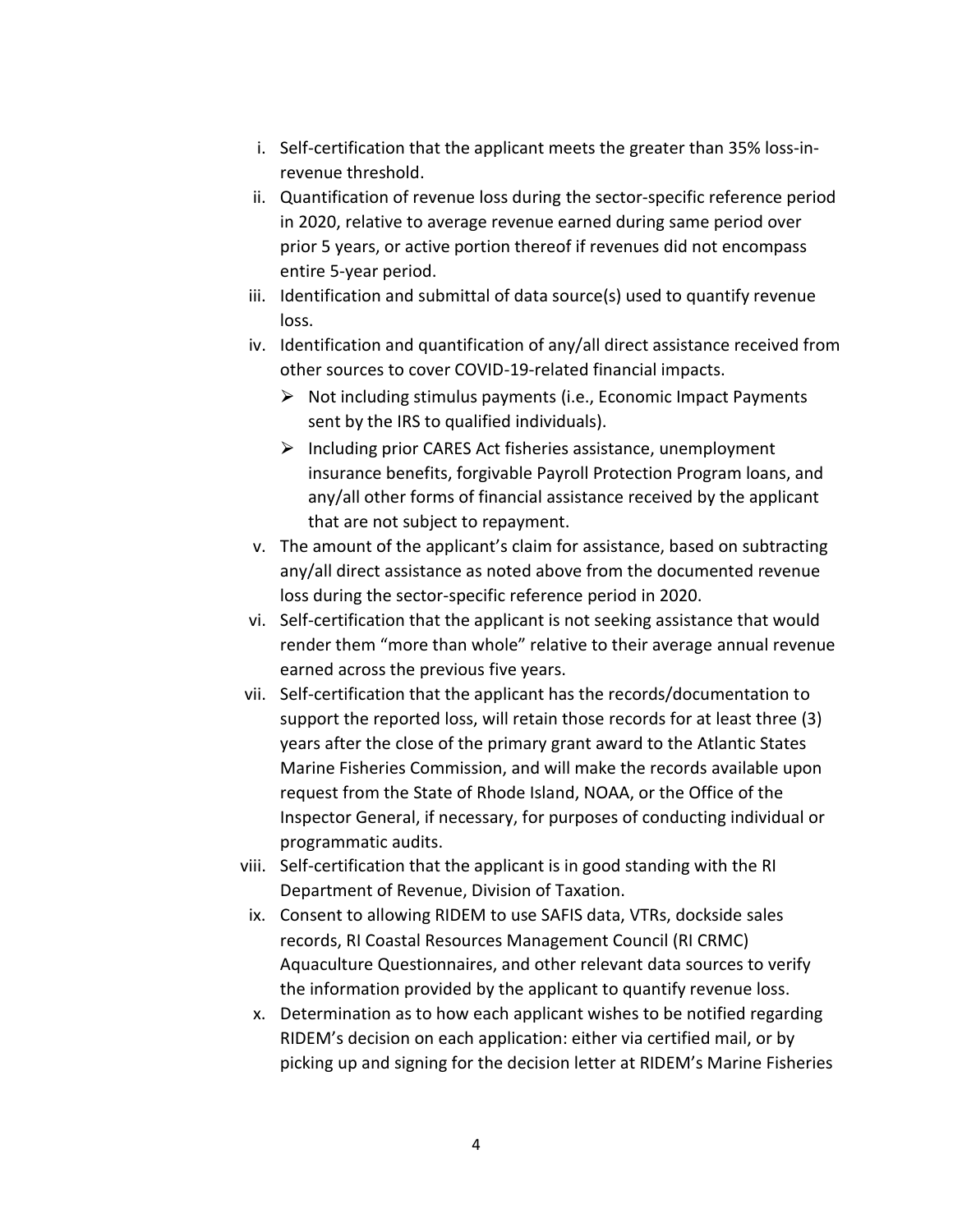Office in Jamestown, or Coastal Resources Office in Galilee (Narragansett).

- e. Drawing upon information available from RIDEM's Office of Boating Registration and Licenses, the RI CRMC, and the RI Department of State, RIDEM will validate each application with regard to each applicant's license status, vessel ownership status, and business ownership status.
- 5. Upon close of the application period, RIDEM will conduct an expeditious review and validation of all applications.
	- a. For participants in the commercial fishing sector:

Available records and statistics on the commercial fishing fleet and information requested from applicants will be used to determine minimum eligibility. Available and independently verifiable sources include RIDEM's commercial license and boat registration database, business records maintained by the RI Department of State, SAFIS dealer reports, dockside sales logbooks, VTRs, and state logbook reports (eTRIPS or paper logbook). Information from these same sources, as well as other information (e.g., tax records) provided by applicants, will be used to verify losses.

b. For participants in the commercial aquaculture sector:

Available records and statistics on the aquaculture industry and information requested from applicants will be used to determine minimum eligibility. Available and independently verifiable sources include RI CRMC lease approval records, RIDEM's aquaculture license database, business records maintained by the RI Department of State, and for 2020, SAFIS dealer reports. Information from verifiable sources such as RI CRMC Annual Aquaculture Questionnaires, Hazard Analysis Critical Control Point (HACCP) records, and other information (e.g., tax records) provided by applicants will be used to verify losses. Data sources used for verification may differ by participant depending on what data are available. Participants will be required to provide relevant HACCP reports and other relevant information documenting their sales.

c. For participants in the seafood processing/wholesale sector:

Available records and statistics on the seafood processing/wholesale industry and information requested from applicants will be used to determine minimum eligibility. Available and independently verifiable sources include RIDEM's dealer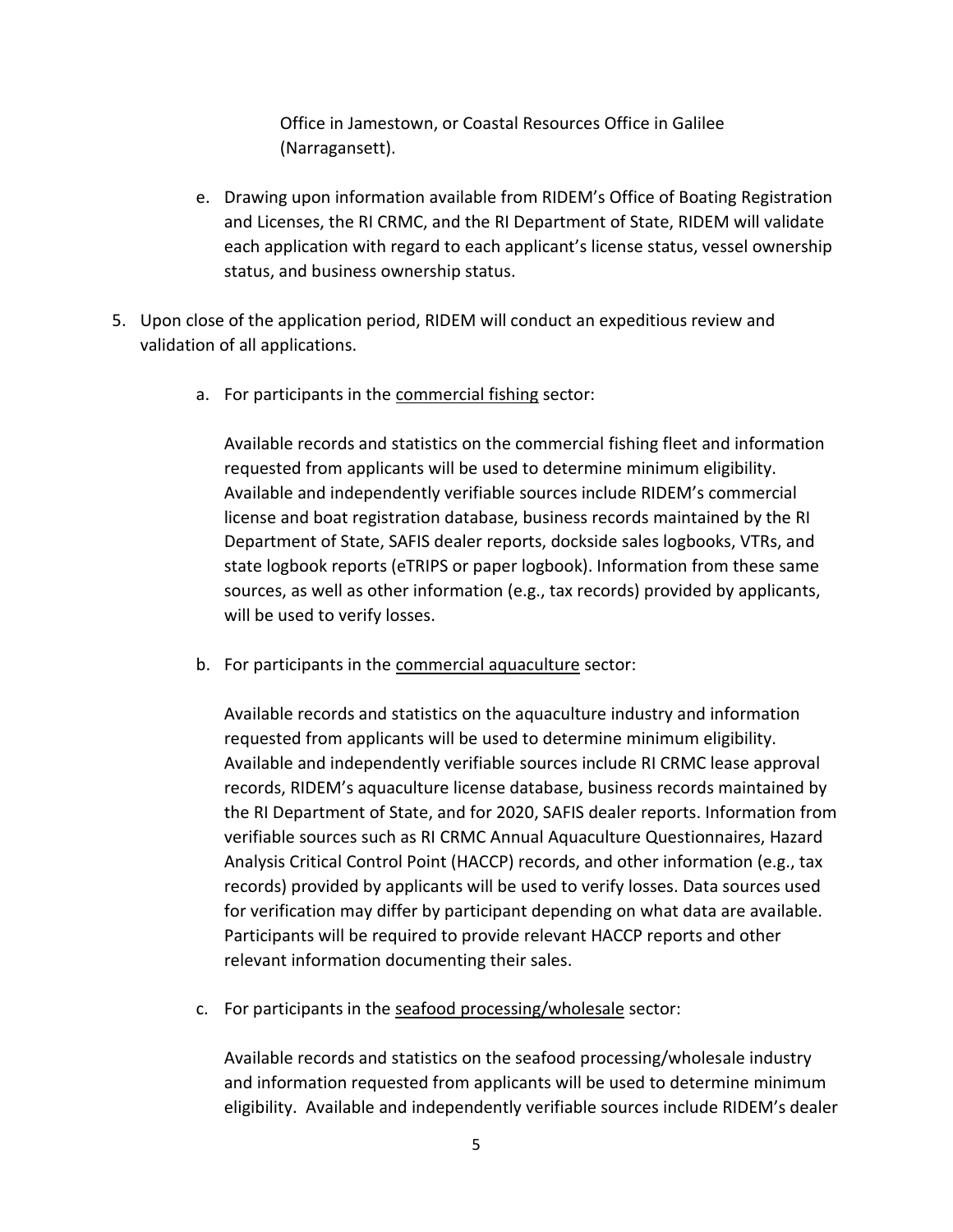license database, RIDOH's processor license database, business records maintained by the RI Department of State, and SAFIS dealer reports. Information from independently verifiable sources such as SAFIS dealer reports, as well as other information (e.g., tax records) provided by applicants, will be used to verify losses.

- d. For participants in the for-hire sector:
	- i. Available records and statistics on the for-hire fleet and information requested from applicants will be used to determine minimum eligibility. Available and independently verifiable sources include RIDEM's Party/Charter license and boat registration database, and business records maintained by the RI Department of State. Information from independently verifiable sources such as federal Vessel Trip Reports (VTRs) and eTrips Mobile, as well as other information (e.g., tax records) provided by applicants, will be used to verify losses. For active years in which data sources are not available, applicants will be required to provide information (e.g., business records) documenting their activity.
	- ii. For federal boats, years from 2015-2019 can be evaluated from VTRs or 2019 information from eTrips. For state-only boats, only 2019 eTrips information will be available.
	- iii. Information regarding annual number of trips and passenger capacity for the trips during the reference period will be used to quantify baseline activity for comparison to calculated losses.
		- $\triangleright$  Head boat passengers will be estimated via reported gear quantities in VTRs or eTrips, with the verification dataset varying depending on years of which the applicant asks to be reviewed.
		- $\triangleright$  The number of charter boat passengers will be assumed as six (6) for all trips based on the fleet dynamics.
	- iv. Revenue will then be quantified based on the number of trips multiplied by the average passengers per trip. Average revenue per passenger will be based on Lovell et al. (2020), with an estimated for-hire cost associated with passengers of \$106.75 (incorporating guide fees and crew tips).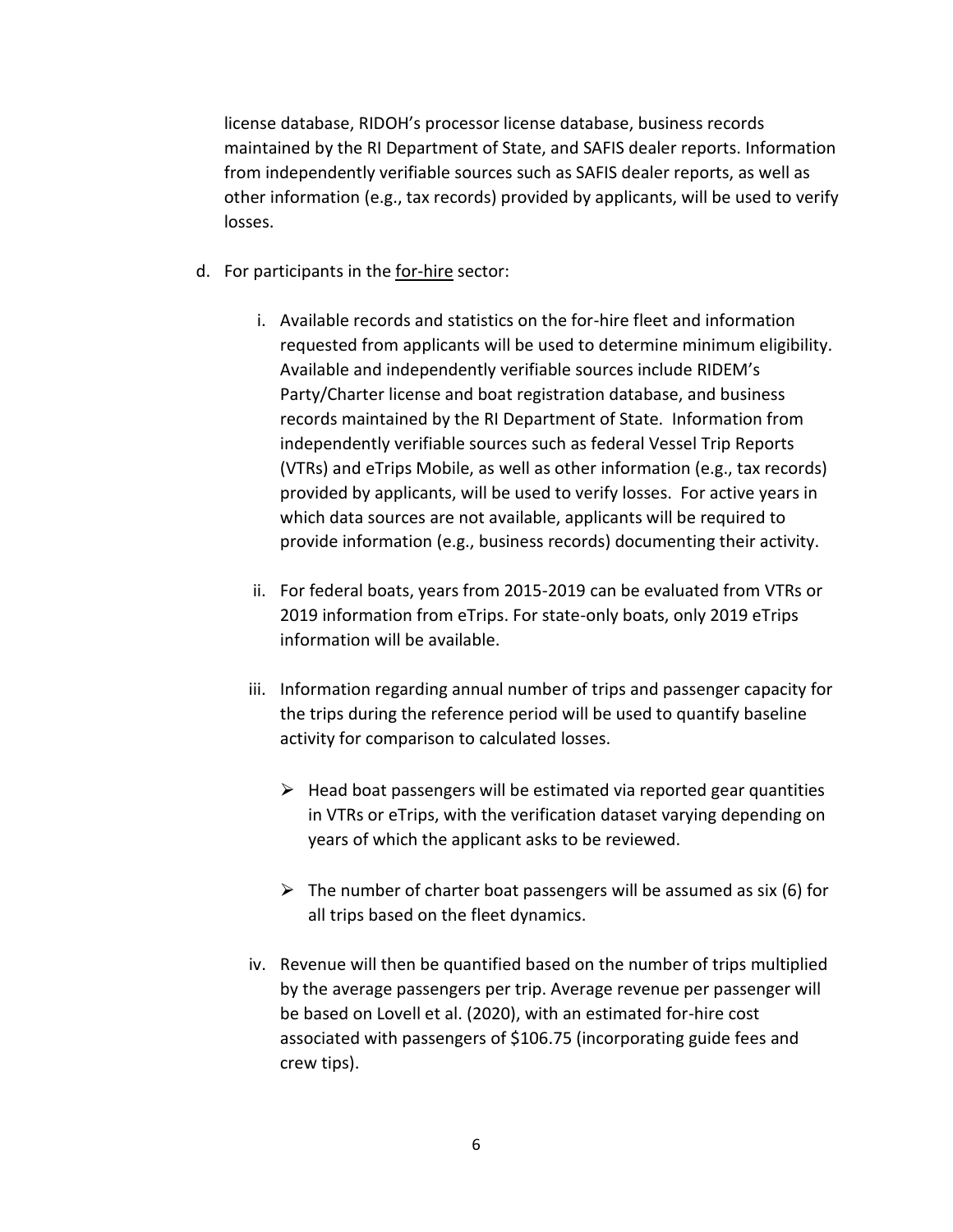- 6. Pursuant to RIDEM's review of all applications, those applicants not meeting eligibility criteria, or who submit claims that do not align with the data sources used to establish claims, will be issued letters of denial and be afforded a 15-day window of opportunity to appeal. A publicly noticed deadline for appeals will be included in the letter. No appeals will be accepted after this date.
- 7. RIDEM will tally all claims within each sector and, for each sector, undertake the following process of determining payment amounts. With the exception of the charter boat subsector, there will be no minimum payment amounts. Maximum payments will be dictated by the upper threshold of each sector allocation, as described below.
	- a. For participants in the commercial fishing sector:
		- i. If the total amount of claims is less than \$1,833,706, RIDEM will process payments for the full amount of each claim.
		- ii. If the total amount of claims is more than \$1,833,706, RIDEM will calculate the percentage of the total shortfall, and apply that percentage to each claim. (For example, if total amount of claims is \$3,000,000, each claimant would receive 61.12% of their claim.)
	- b. For participants in the commercial aquaculture sector:
		- i. If the total amount of claims is less than \$158,179, RIDEM will process payments for the full amount of each claim.
		- ii. If the total amount of claims is more than \$158,179, RIDEM will calculate the percentage of the total shortfall, and apply that percentage to each claim. (For example, if total amount of claims is \$300,000, each claimant would receive 52.73% of their claim.)
	- c. For participants in the seafood processing/wholesale sector:
		- i. If the total amount of claims is less than \$834,834, RIDEM will process payments for the full amount of each claim.
		- ii. If the total amount of claims is more than \$834,834, RIDEM will calculate the percentage of the total shortfall, and apply that percentage to each claim. (For example, if total amount of claims is \$1,500,000, each claimant would receive 55.65% of their claim.)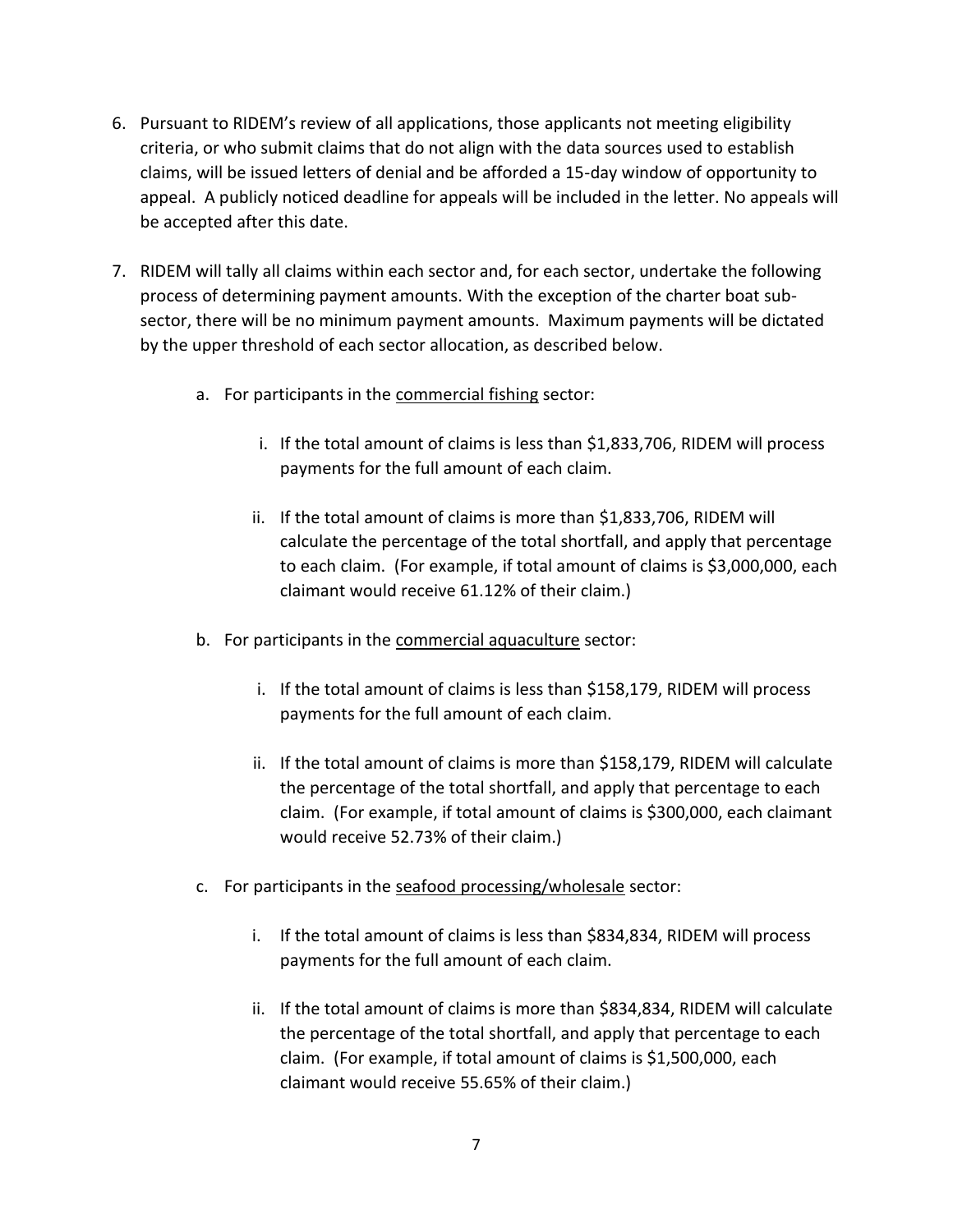- d. For participants in the for-hire sector:
	- i. Party/head boat permit holders:
		- $\triangleright$  If the total amount of claims from eligible party/head boat permit holders is less than \$68,691, RIDEM will process payments for the full amount of each claim.
		- $\triangleright$  If the total amount of claims is more than \$68,691, RIDEM will calculate the percentage of the total shortfall, and apply that to each claim.
	- ii. Charter boat permit holders:
		- $\triangleright$  Eligible charter boat permit holders will receive equal compensation of the sub-sector allocation; thus, RIDEM will process equal payments to all qualifying charter boat applicants based on the number of qualifying charter boat applicants.
		- $\triangleright$  Applicants cannot be made more than whole. As such, if the equal distribution of funds, based on the number of qualifying claims and the charter-boat sub-allocation amount, results in equal payments that exceed any individual claims, those applicants will receive payments in the amount of their individual claims.
		- $\triangleright$  If the above-described disbursement process results in a balance of funds remaining in the charter boat sub-sector allocation, those funds will be reallocated to the party/head boat subsector to cover any shortfalls in that sub-sector.
- 8. RIDEM will issue letters of eligibility to all qualifying applicants in all four sectors.
	- a. Each letter will include the individual award amount based on the process described above.
	- b. All qualifying applicants will be afforded a 15-day window of opportunity to appeal individual award amounts.
- 9. Appeals
	- a. Any applicant who submits an application during the application period, and is deemed ineligible for an award, may appeal that determination to the Director.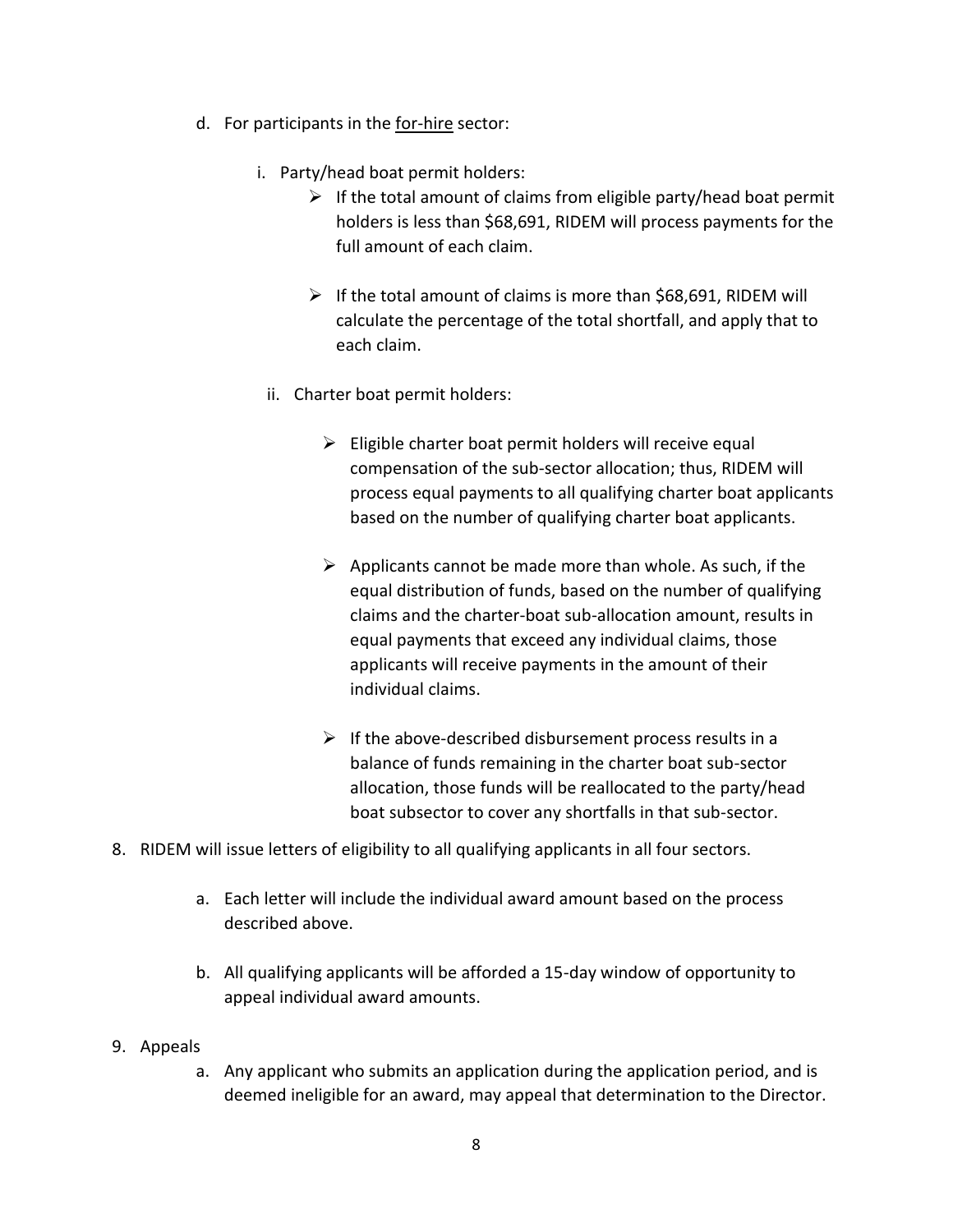- b. Any applicant who submits an application during the application period, and is deemed eligible for an award, may appeal the determination of the amount of the award to the Director.
- c. All appeals must be submitted in writing and be filed with the RIDEM Office of Legal Services no later than fifteen (15) calendar days following the applicant's receipt of the written notification from RIDEM regarding the application. All appeals shall include a cover letter setting forth the reason(s) the application should have been deemed eligible, or the reason(s) the award amount should be different, as well as any/all supporting documentation for the appeal.
- d. There will be no opportunity to appeal a determination of ineligibility if such determination is based on the submittal of an application following the close of the application period.
- e. The Director's Executive Counsel, or their designee, will review all appeals, determine whether the applicant/appellant has satisfied their burden of proving that RIDEM's determination was not in compliance with the eligibility or award standards set forth in this approved RI Spend Plan and associated rules and regulations, and render final agency decisions based thereon.
- f. The Director shall provide all applicants/appellants with written notification of their final agency decision.
- 10. Upon completion of the appeals process, RIDEM will make any final adjustments to awards necessary to ensure that the RI's \$2,929,243 total allocation is fully distributed to all eligible fishery participants. RIDEM will issue final letters of award, specifying the final amounts of each award, to all qualifying applicants in all four sectors. At the same time, RIDEM will forward the names, contact information n, social security numbers and award amounts of all qualifying applicants to the Executive Director of the Atlantic States Marine Fisheries Commission (ASMFC), pursuant to a Cooperative Agreement between RIDEM and ASMFC that protects the confidentiality of information not subject to public disclosure. In turn, the ASMFC will issue payments to all qualifying applicants in accordance with the award amounts. The payments will be accompanied by 1099 forms, given the taxable nature of the payments.
- 11. If there are any funds remaining after all awards are made pursuant to this Spend Plan, those remaining funds will be designated for exclusive use in supporting Rhode Island's Seafood Marketing Program, administered by RIDEM on behalf of the Rhode Island Seafood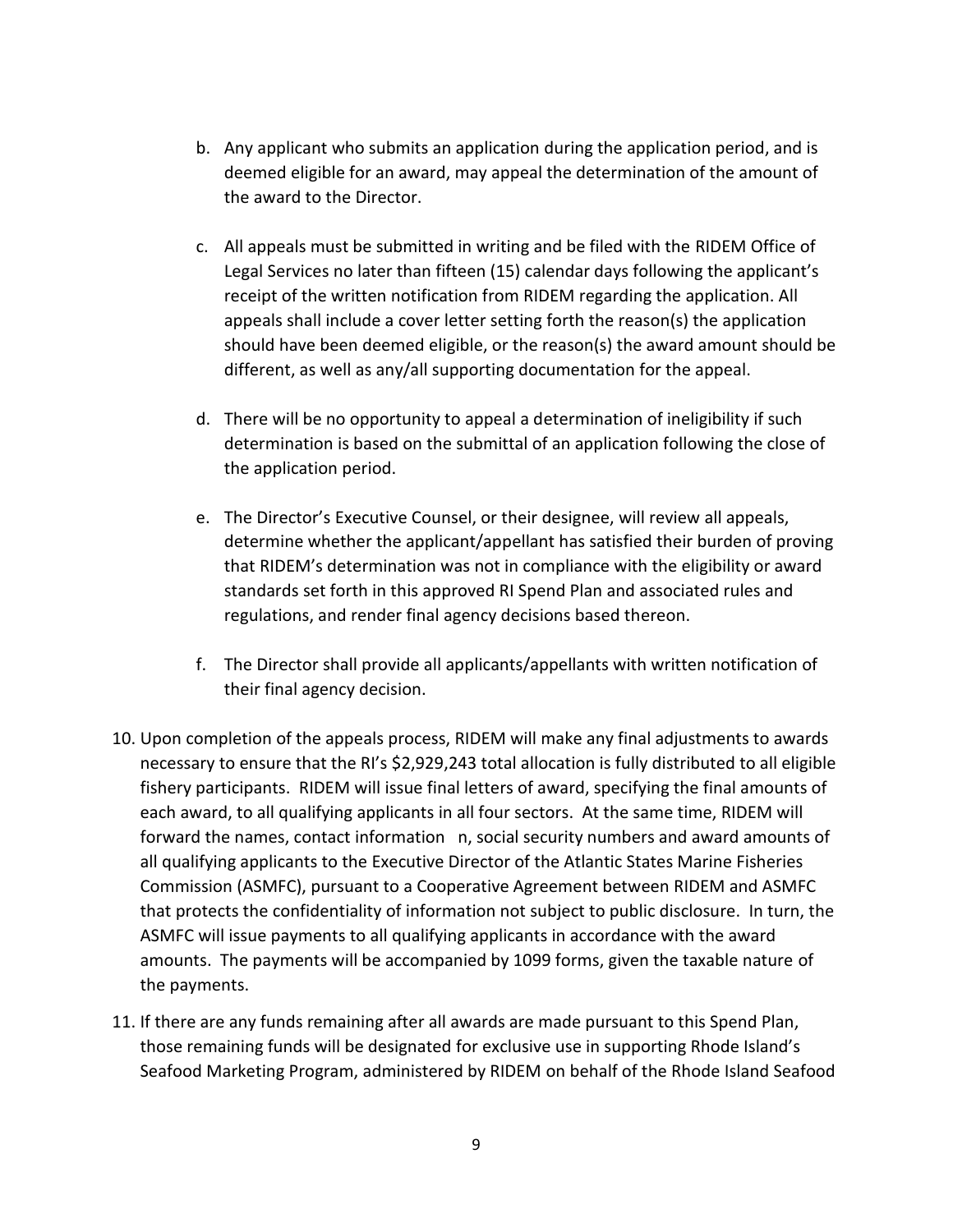Marketing Collaborative and pursuant to the Collaborative's Strategic Plan for the Marketing of Seafood in Rhode Island.

12. Timeline for Program

Prior to approval of this RI Spend Plan by NOAA, RIDEM will set up a webpage pertaining to the program, and as part of that webpage, provide a data request portal.

Upon approval of this RI Spend Plan by NOAA, RIDEM will enact the following steps:

- a. Within two (2) weeks following approval:
	- $\triangleright$  RIDEM will promulgate emergency regulations codifying the approved RI Spend Plan.
	- $\triangleright$  RIDEM will make available a standardized Affidavit and Application form.
	- $\triangleright$  RIDEM will announce the dates of the 15-day application period.
- b. The 15-day application period will take place (estimated: mid-August 2021)
- c. Upon close of the application period, RIDEM will conduct an expeditious review and validation of all applications (estimated: early September 2021)
- d. RIDEM will issue letters of eligibility to all qualifying applicants in all four sectors. Each letter will include the individual award amount. All qualifying applicants will be afforded a 15-day window of opportunity to appeal individual award amounts (estimated: late-September 2021)
- e. RIDEM will issue letters of denial to applicants not meeting eligibility criteria, or who submit claims that do not align with the data sources used to establish claims, or who submit incomplete applications. All recipients will be afforded a 15-day window of opportunity to appeal (estimated: late-September 2021)
- f. Upon close of the 15-day appeal period, RIDEM will conduct an expeditious review of all appeals. The Director will provide all applicants/appellants with written notification of her final agency decision (estimated: mid-October 2021)
- g. Upon completion of the appeals process, RIDEM will make any final adjustments to awards necessary to ensure that the \$2,929,243 total allocation to Rhode Island is fully distributed to all eligible applicants. That is, any balances remaining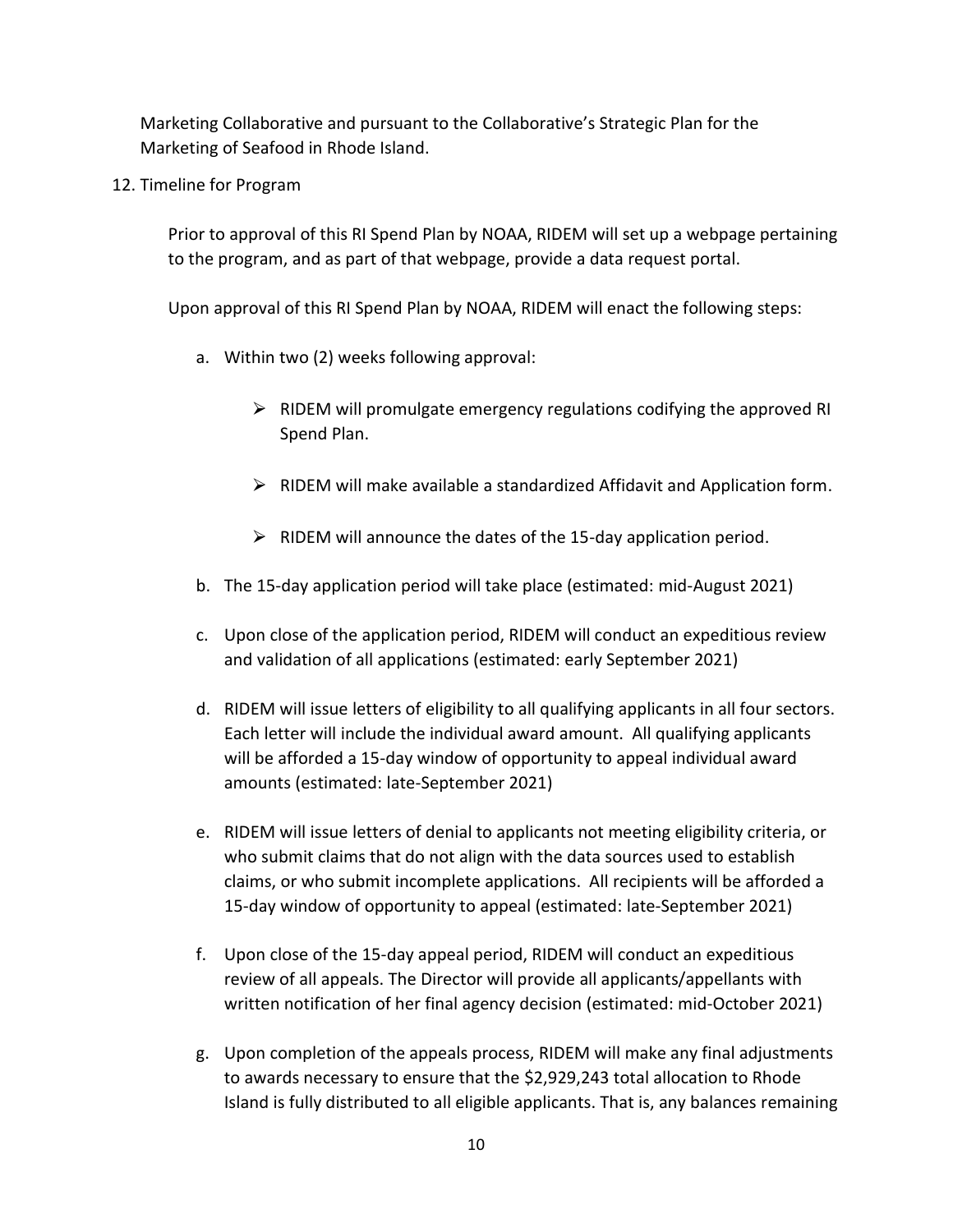in any sector will be reallocated, proportionally, to other sectors incurring shortfalls, and distributed, proportionally, to qualifying applicants in those sectors. RIDEM will issue final letters of award, specifying the final amounts of each award, to all qualifying applicants in all four sectors. (estimated: early-November 2021)

- h. RIDEM will forward the names, contact information, social security numbers and award amounts of all qualifying applicants to the Executive Director of the ASMFC, pursuant to a Cooperative Agreement between the Department and ASMFC that protects the confidentiality of information not subject to public disclosure (estimated: early-November 2021)
- i. The ASMFC will issue payments to all qualifying applicants in accordance with the award amounts (estimated: late November 2021)